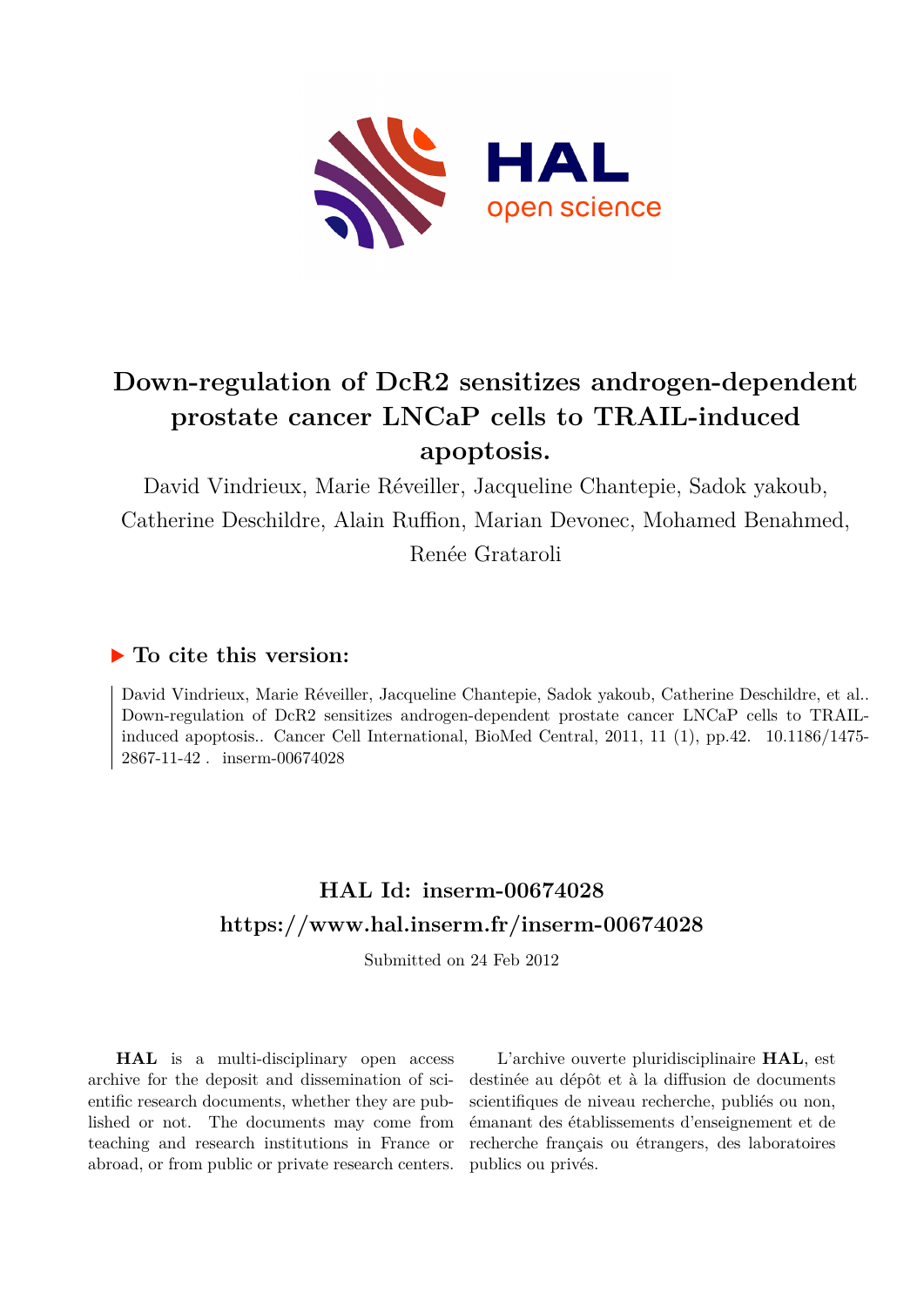### **PRIMARY RESEARCH Open Access**



# Down-regulation of DcR2 sensitizes androgendependent prostate cancer LNCaP cells to TRAIL-induced apoptosis

David Vindrieux<sup>1+</sup>, Marie Réveiller<sup>2†</sup>, Jacqueline Chantepie<sup>3</sup>, Sadok Yakoub<sup>4</sup>, Catherine Deschildre<sup>5</sup>, Alain Ruffion<sup>6</sup> , Marian Devonec<sup>6</sup>, Mohamed Benahmed<sup>7</sup> and Renée Grataroli<sup>8\*</sup>

#### Abstract

**Background:** Dysregulation of many apoptotic related genes and androgens are critical in the development, progression, and treatment of prostate cancer. The differential sensitivity of tumour cells to TRAIL-induced apoptosis can be mediated by the modulation of surface TRAIL receptor expression related to androgen concentration. Our previous results led to the hypothesis that downregulation of TRAIL-decoy receptor DcR2 expression following androgen deprivation would leave hormone sensitive normal prostate cells vulnerable to the cell death signal generated by TRAIL via its pro-apoptotic receptors. We tested this hypothesis under pathological conditions by exploring the regulation of TRAIL-induced apoptosis related to their death and decoy receptor expression, as also to hormonal concentrations in androgen-sensitive human prostate cancer, LNCaP, cells.

Results: In contrast to androgen-insensitive PC3 cells, decoy (DcR2) and death (DR5) receptor protein expression was correlated with hormone concentrations and TRAIL-induced apoptosis in LNCaP cells. Silencing of androgensensitive DcR2 protein expression by siRNA led to a significant increase in TRAIL-mediated apoptosis related to androgen concentration in LNCaP cells.

**Conclusions:** The data support the hypothesis that hormone modulation of DcR2 expression regulates TRAILinduced apoptosis in LNCaP cells, giving insight into cell death induction in apoptosis-resistant hormone-sensitive tumour cells from prostate cancer. TRAIL action and DcR2 expression modulation are potentially of clinical value in advanced tumour treatment.

Keywords: TRAIL, DcR2, Prostate Cancer, Apoptosis, Androgen

#### Background

Prostate cancer is the most commonly diagnosed malignancy in the male population and remains the second leading cause of cancer-related deaths in the developed world [[1](#page-13-0)]. Inhibition of apoptosis is a critical pathophysiological factor that contributes to the onset and progression of prostate cancer, but the molecular mechanisms are not entirely understood. Therefore, insight into the mechanism(s) of the misregulation of apoptosis could be the basis for developing more

effective therapeutic approaches to destroy apoptosisresistant tumour cells, as found in prostate cancer [[2](#page-13-0)].

Treatment with apoptosis-inducing ligands belonging to the Tumour Necrosis Factor-alpha (TNF- $\alpha$ ) family could be an effective strategy for cancer treatment [\[3,4](#page-13-0)]. The best characterized ligands, Fas ligand, TNF- $\alpha$ , and TNF-a-related apoptosis-inducing ligand (TRAIL, also known as Apo2L) [\[5,6](#page-13-0)], are type II transmembrane proteins that can induce apoptosis in susceptible cells after binding to type I transmembrane receptors containing cytoplasmic "death domains". These interact with the downstream death domain-containing adapter proteins FADD or TRADD (for Fas- or TNFR-associated death domains, respectively), leading to activation of initiator caspases (e.g. caspase 8) and effector caspases (e.g.



© 2011 Vindrieux et al; licensee BioMed Central Ltd. This is an Open Access article distributed under the terms of the Creative Commons Attribution License [\(http://creativecommons.org/licenses/by/2.0](http://creativecommons.org/licenses/by/2.0)), which permits unrestricted use, distribution, and reproduction in any medium, provided the original work is properly cited.

<sup>\*</sup> Correspondence: [Renee.Grataroli@inserm.fr](mailto:Renee.Grataroli@inserm.fr)

<sup>†</sup> Contributed equally

<sup>&</sup>lt;sup>8</sup>SF Biosciences Gerland-Lyon Sud, CNRS UMS3444/Inserm US8, Université Claude Bernard Lyon 1, 50 avenue Tony Garnier, 69366 Lyon, France Full list of author information is available at the end of the article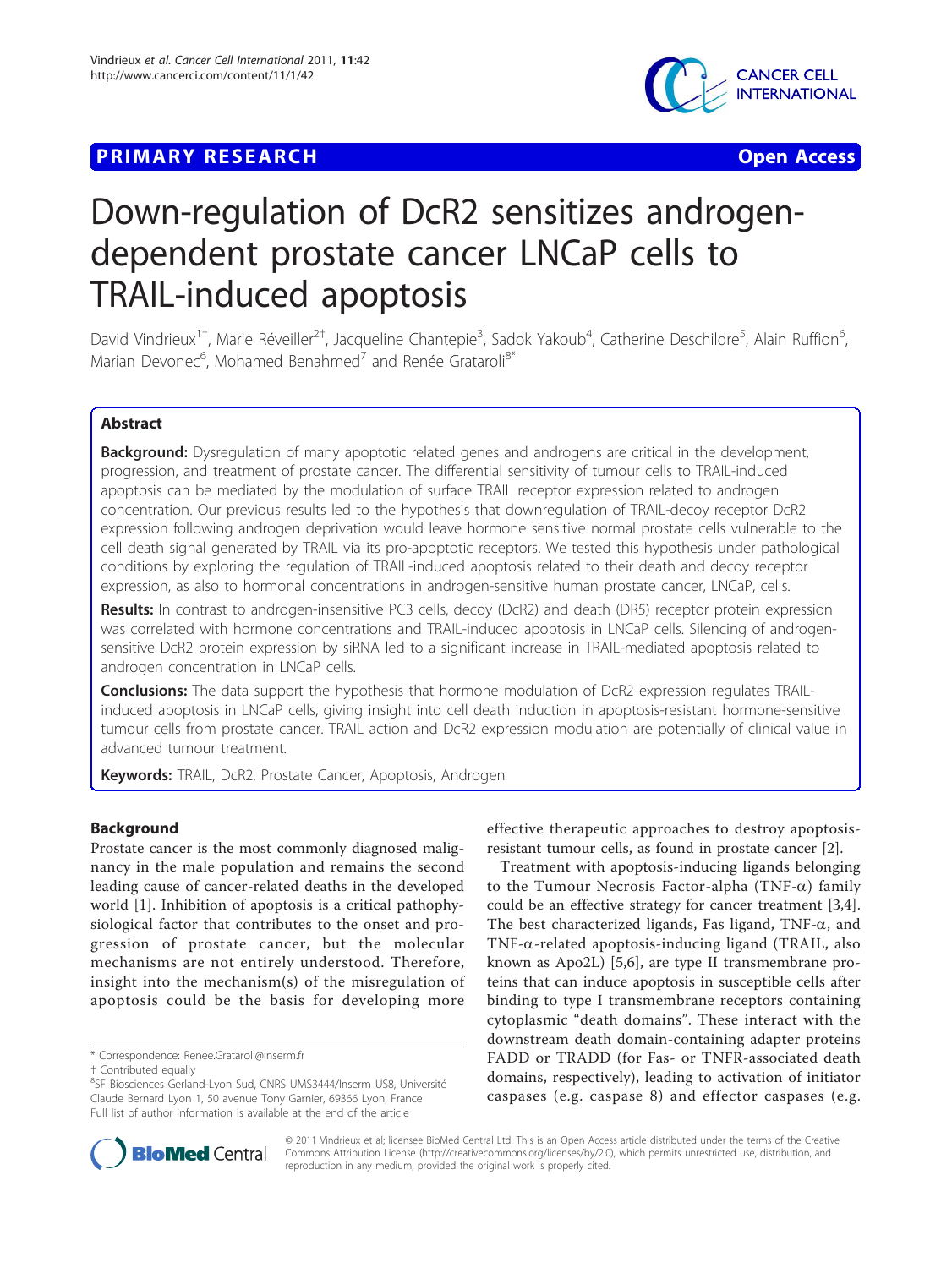caspase 3) and apoptotic cell death [[7\]](#page-13-0). Unfortunately, both TNF- $\alpha$  and Fas ligands have severe systemic cytotoxic effects, limiting their use as systemic agents [[8](#page-13-0)]. Unlike  $TNF-\alpha$  and FasL, TRAIL has been used effectively in systemic animal trials and has the unique feature of inducing apoptosis in cancer cells, whilst sparing normal cells [\[9](#page-13-0),[10\]](#page-13-0). TRAIL may therefore be a promising candidate for cancer treatment.

Transcripts of TRAIL [[5,6\]](#page-13-0) have been detected in many human tissues (e.g. spleen, thymus, prostate, and lung). To date, at least 4 type I transmembrane receptors have been identified, including DR4 (TRAIL-R1) [[11](#page-13-0)], DR5 (TRAIL-R2) [[12](#page-13-0)], DcR1 (TRAIL-R3) [[13,14](#page-13-0)] and DcR2 (TRAIL-R4) [[15,16](#page-13-0)]. Ligation of TRAIL with DR4 or DR5 induces trimerization of the receptor, which activates the apoptotic pathway. In contrast to DR4 and DR5, DcR1 and DcR2 act as decoy receptors for TRAIL. DcR1 is a glycosylphosphatidylinositol (GPI)-linked protein lacking an intracellular domain, and DcR2 contains a truncated death domain. They can prevent TRAIL-induced apoptosis, presumably by competing with DR4 and DR5 for binding to TRAIL [[12,14\]](#page-13-0).

Because they can bind TRAIL but do not signal for apoptosis, DcR1 and DcR2 appear to serve as "decoys" that inhibit apoptosis by sequestering TRAIL from the death-inducing TRAIL receptors. Moreover, Clancy et al. [\[17](#page-13-0)] reported that inhibition of apoptosis depends on the formation of ligand-independent complexes between DR5 and DcR2 in primary human CD8<sup>+</sup> T cells.

Finally, osteoprotegerin, a regulator of osteoclastogenesis, appears to be a soluble receptor for TRAIL [[18\]](#page-13-0). The idea of targeting specific death receptors to induce apoptosis in tumours is attractive; thus it is particularly intriguing to explore how a complex family of death and decoy receptors modulates TRAIL function. Although DR4 and DR5 transcripts and TRAIL mRNA are expressed in many tissues, most normal cells are resistant to apoptosis induction by this ligand [[9](#page-13-0),[10\]](#page-13-0). Therefore DcR1 and DcR2 receptors may contribute to physiological resistance to TRAIL. In contrast, several tumour cell lines express DR4 and DR5, but little DcR1 and DcR2, suggesting that cancer cells are more sensitive to the TRAIL apoptotic signal. However, some tumour cells can acquire resistance to TRAIL-induced apoptosis by up-regulating decoy receptor expression [[19](#page-13-0)]. Androgens are critically involved in the development, progression, and treatment of prostate cancer [[20\]](#page-13-0). Currently, a major therapy for the treatment of localized and metastatic prostate cancer is androgen ablation, which induces extensive apoptosis of androgen-dependent prostate cancer cells, resulting in tumour regression and improved prognosis [[21](#page-13-0),[22\]](#page-13-0). Androgen deprivation by castration induces cell death in hormonesensitive rat ventral prostate [[23\]](#page-13-0), and caspase-3 and -6 expression and activation are targeted by hormone action during this process [[24\]](#page-13-0). The involvement of the death receptor pathway in ventral prostate apoptosis has been well studied [[25-27](#page-14-0)]. We reported earlier that testosterone specifically controls DcR2 mRNA and protein expression in normal adult rat ventral prostate, and concluded that androgen withdrawal by reducing DcR2 expression might leave the cells vulnerable to the cell death signal generated by TRAIL via its functional receptors [[28\]](#page-14-0).

Although androgen regulation of human TRAIL receptor expression under pathological conditions has not been reported, we can hypothesize on the basis of our previous results that hormonal variations in DcR2 receptor expression levels are involved as inhibitor/inducer in TRAIL-induced apoptosis in prostate cancer cells. We have investigated the role of the decoy receptor DcR2 in apoptosis induction by TRAIL in human prostate cancer, using the androgen-sensitive cell line, LNCaP.

Initially the dose-dependent effects of androgen on TRAIL system expression showed that the hormone sensitivity of DcR2 and DR5 protein expression correlates with TRAIL-induced apoptosis. After silencing DcR2 protein expression with siRNA, we explored the consequences of the downregulation on TRAIL-induced apoptosis in LNCaP cells.

#### Results

#### Sensitivity of LNCaP Cells to Androgen Concentration

The effect of androgen on TRAIL system expression in hormone-sensitive prostate cancer cells was examined using human hormone-sensitive LNCaP cells as a model. These cells gave a bell-shaped growth curve in response to increasing doses (1 pM-10 nM) of R1881 (Figure [1A](#page-3-0)). R1881 concentrations, in the pM range, induce cell proliferation, with a significant maximum at 0.1 nM  $({}^{3}H$  incorporation up 4.25-fold,  $P < 0.002$ , and cell number increased 1.9-fold compared with controls,  $P < 0.05$ ), whereas doses in nM range impeded cell growth. DNA content was assessed by flowcytometry (Figure [1B](#page-3-0)). Under the best conditions of cell proliferation (0.1 nM R1881), there was less DNA fragmentation  $(P < 0.005)$  than at other concentrations (Figure [1C\)](#page-3-0); and globally, compared with control cells, the absence of a significant increase in the DNA fragmentation percentage under all conditions indicated the absence of apoptosis. Incubation in 10 nM R1881 produced the highest level of cells in G0-G1 (+28%,  $P < 0.005$ ) and the lowest level of cells in G2-M (-50%,  $P < 0.005$ ) in comparison with controls (Figure [1D\)](#page-3-0), confirming this concentration as inhibiting cell growth. In the positive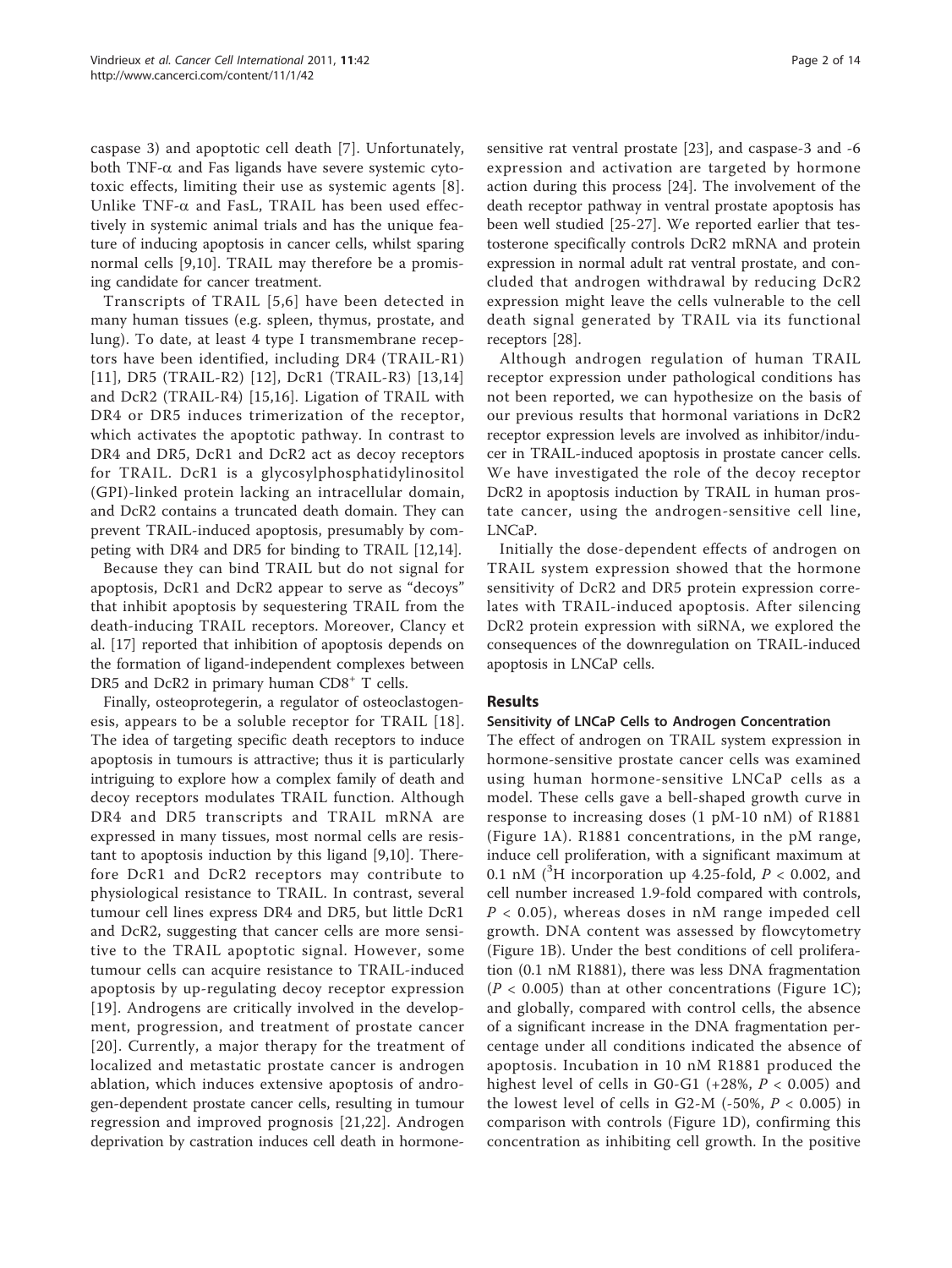<span id="page-3-0"></span>

control, etoposide, the increase in the DNA fragmentation percentage (Figure 1C) correlated with a decrease in the percentage of cells distributed in the 2 corresponding G0-G1 and G2-M stages (Figure 1D), compared with the DMSO control. Except in the positive control (etoposide), and in accordance with the absence of apoptosis under all other conditions, cleaved caspase-3 protein levels were unchanged (data not shown).

#### Androgen Action on TRAIL System Protein Expression in LNCaP Cells

To investigate the effect of androgen on TRAIL, DR4, DR5, DcR1 and DcR2 protein levels, hormone-sensitive LNCaP cells were cultured in increasing concentrations of R1881 (1 pM-10 nM). Ligand and receptors protein levels were measured by Western blot analysis (Figure [2\)](#page-5-0). No significant variations were observed in TRAIL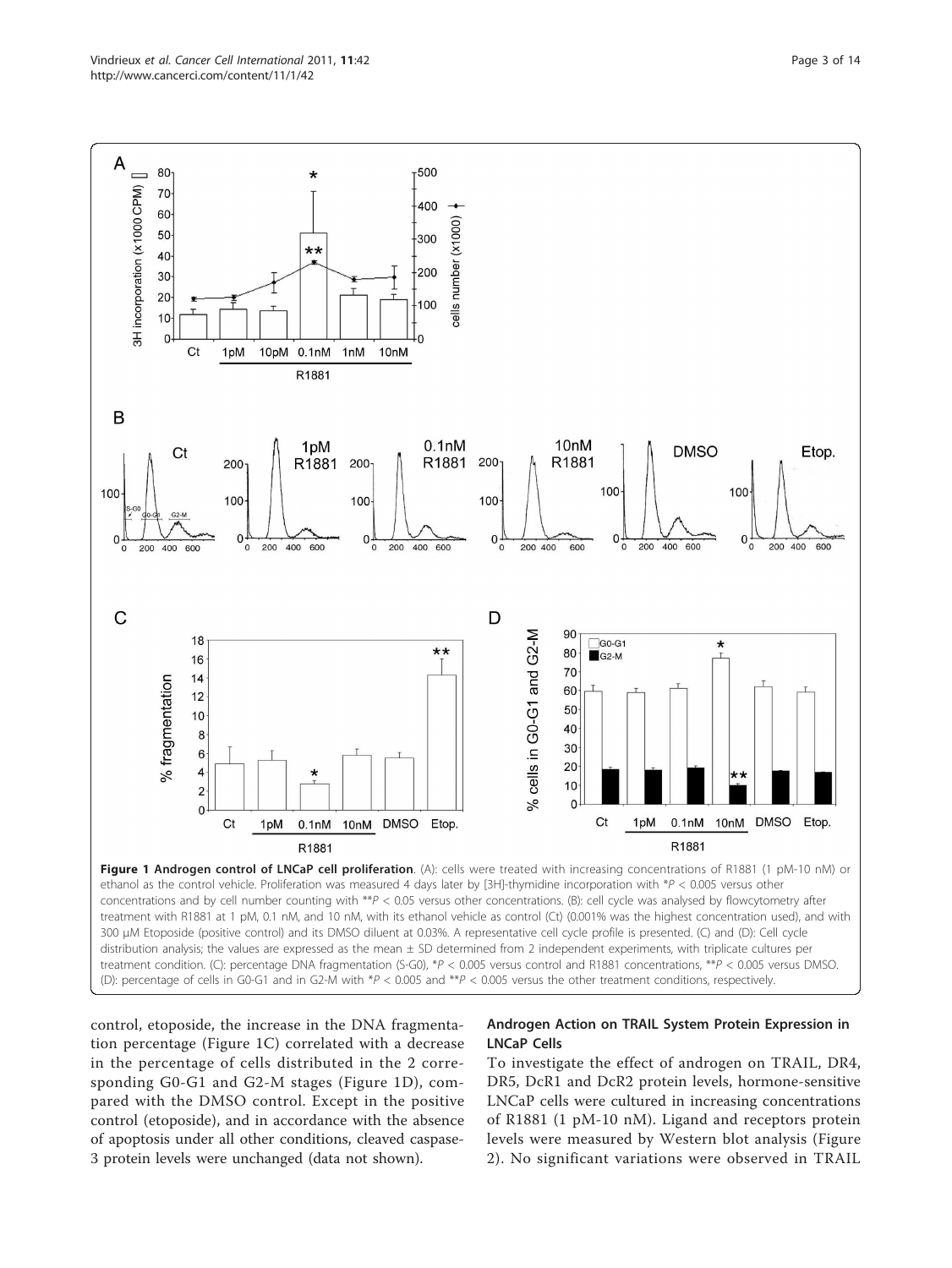(present as a doublet), DR4 and DcR1 protein levels (Figure [2A](#page-5-0)), whereas DcR2 and DR5 levels were significantly increase in the nanomolar range compared to the control (1.6-fold,  $P = 0.002$ , and 5.6-fold,  $P = 0.003$ , respectively, at 1 nM; Figure [2B\)](#page-5-0). All the samples were run and detected together, but some films were cut and pasted to remove spots from replicate cell protein extracts. A correlation was found between androgen concentration and DcR2 and DR5 protein expression that corroborated our previous results obtained in normal prostate (modulation of DcR2 expression [\[28](#page-14-0)]) and testis (modulation of DR4, DR5 and DcR2 expression [[29\]](#page-14-0)), another hormone-sensitive tissue.

There are no reports of androgen responsive elements in TRAIL receptor promoters. However, the following experiments show that DcR2 and DR5 expression can be regulated via the androgen receptor. LNCaP cells incubated simultaneously with R1881 and the specific androgen receptor antagonist, bicalutamide (25  $\mu$ M), significantly abrogated the increase in DcR2 and DR5 protein expression due to 10 nM R1881 alone (Figure [3A](#page-6-0) and [3B\)](#page-6-0). Similarly, the DcR2 and DR5 expression after R1881 incubation was not significantly modified in prostate cancer cells devoid of androgen receptors, such as PC3 cells (Figure [3C](#page-6-0) and [3D](#page-6-0)).

#### Androgen Regulates Apoptosis Induction by TRAIL in LNCaP cells

To investigate TRAIL-mediated cell death related to androgen concentration, LNCaP cells were cultured for 4 days in 0.1 nM or 10 nM R1881 before being treated with increasing TRAIL ligand concentrations from 10 ng to 1 μg for 24 and 48 h. Cell death was monitored by DAPI staining (Figure [4A\)](#page-7-0). Androgen at 0.1 and 10 nM were chosen because they represented the best and the poorest cell growth conditions, respectively (Figure [1\)](#page-3-0), and because of the variations in DcR2 and DR5 protein levels (Figure [2\)](#page-5-0). In comparison with androgen-free conditions (Figure [4B\)](#page-7-0), the percentage of fragmented nuclei in the presence of 0.1 nM R1881 increased significantly between 10 and 200 ng TRAIL per milliter (+28% and + 38% for TRAIL 100 ng and 200 ng, respectively;  $P < 0.005$ ) to reach a plateau at 300-1000 ng/ml. TRAIL-induced apoptosis was not assessed at 10 nM R1881. Results obtained after 48 h treatment were slightly higher than after 24 h (data not shown). Consequently, the best TRAIL-induced apoptosis conditions for LNCaP cells were 100 ng of TRAIL over 24 h.

#### DcR2 Protein Expression is Correlated with TRAIL-Sensitivity in Prostate Cancer LNCaP Cells

We have reported a correlation between androgen status, apoptosis and DcR2 expression in rat prostate [\[28](#page-14-0)], and postulated that DcR2 decoy receptor expression may be directly related to TRAIL-induced apoptosis resistance in prostate cancer cells. If so, the downregulation of DcR2 protein expression could reverse resistance to TRAIL-induced cell death. Since DcR2 and DR5 protein expression in LNCaP cells is androgen sensitive (Figure [2\)](#page-5-0), we tested the previous hypothesis by suppressing DcR2 gene expression using siRNA (Figure [5\)](#page-8-0). Similarly, the role of DR5 was investigated to check its function and the efficiency of the silencing method. DcR2 (Figure [5A](#page-8-0)) and DR5 (Figure [5B\)](#page-8-0) proteins were knocked down after transfection with the corresponding siRNAs, which were followed by 48 h incubation in 0.1 nM R1881 (-98% and -92%, respectively, in comparison with controls (untreated and si0 treated cells), P< 0.005). Protein silencing was less efficient after 96 h incubation than at 48 h because of the decrease in siRNA strands and exhaustion of the medium. No significant variations were observed in fragmented nuclei

per thousand DAPI-stained cells treated with siDcR2 or siDR5 alone, or with the different transfection reagents (scrambled siRNAs/si0 and specific siRNAs, lipofectamine) (Figure [5C\)](#page-8-0), indicating that there were not toxic materials present. The 48 h silencing of the DcR2 Protein as described in

Figure [5](#page-8-0), followed by treatment with TRAIL as described in Figure [4,](#page-7-0) led to a significant increase in fragmented nuclei (2.13-fold,  $P < 0.002$ ) in transfected LNCaP cells in comparison with untransfected control cells or scrambled siRNA transfected cells (Figure [6A](#page-9-0)). This was confirmed by a significant increase in caspase 3 activity in DcR2 siRNA transfected cells and treated with TRAIL (+26%,  $P < 0.005$ ) in comparison with scrambled siRNA transfected or untransfected control cells with TRAIL, (Figure [6B](#page-9-0)). Silencing of the DR5 protein resulted as anticipated in a significant reduction in TRAIL-induced apoptosis in comparison with untransfected control cells and scrambled siRNA transfected cells (-54%,  $P < 0.002$ ), and no significant variation in caspase 3 activity (Figure [6A](#page-9-0) and [6B,](#page-9-0) respectively).

LNCaP cells cultured in 10 nM R1881 showed no apoptosis without (Figure [1C\)](#page-3-0) or with TRAIL peptide (Figure [4B\)](#page-7-0), and an increase in DcR2 protein levels (Figure [2B\)](#page-5-0). Silencing of DcR2 protein at 10 nM R1881 resulted in partial recovery of TRAIL-induced apoptosis in comparison with untransfected control cells and with scrambled siRNA transfected cells (3.1-fold and 3.8-fold, respectively,  $P < 0.005$ ; Figure [7A](#page-10-0)), accompanied by a significant increase in caspase 3 activity in comparison with si0 transfected cells  $(+59\%, P < 0.05;$  Figure [7B\)](#page-10-0). This suggests that DcR2 upregulation rendered LNCaP cells more resistant to TRAIL-mediated apoptosis, whereas downregulation of DcR2 protein enhanced TRAIL-induced apoptosis.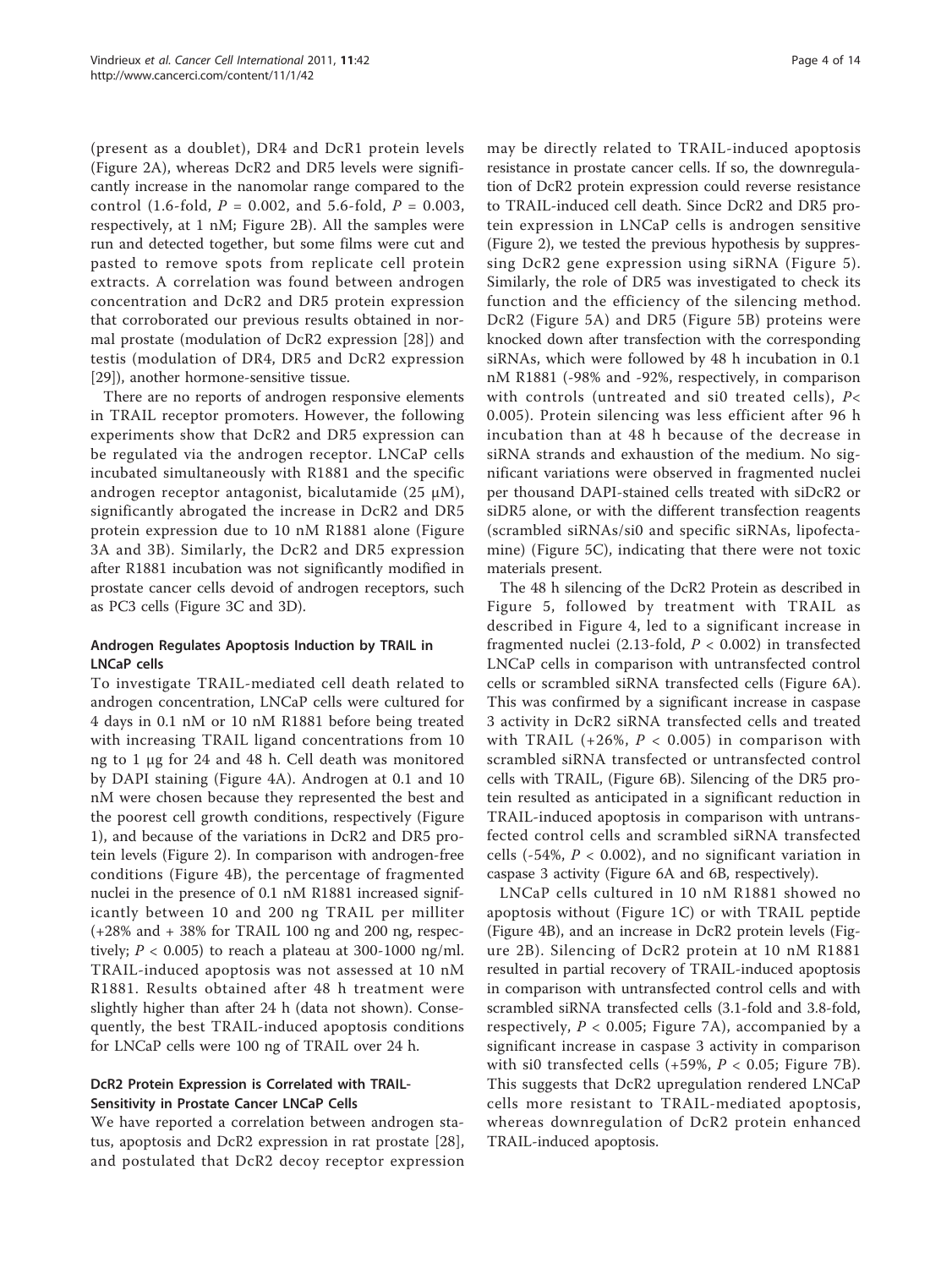<span id="page-5-0"></span>Vindrieux et al. Cancer Cell International 2011, 11:42 http://www.cancerci.com/content/11/1/42



concentrations of R1881 (1 pM-10 nM) or with ethanol vehicle as control (Ct) (0.001% was the highest concentration used). Proteins were characterized by immunoblot analysis using anti-TRAIL, anti-DR4 and anti-DcR1 antibodies (A), and with anti-DcR2 and anti-DR5 antibodies (B). Histograms represent corresponding protein levels and are normalized for  $\beta$ -actin expression. The values represent the mean  $\pm$  SD determined from triplicate cultures of a representative experiment from 3 independent experiments. For each protein a representative autoradiograph is shown. \**P* < 0.005 compared with control.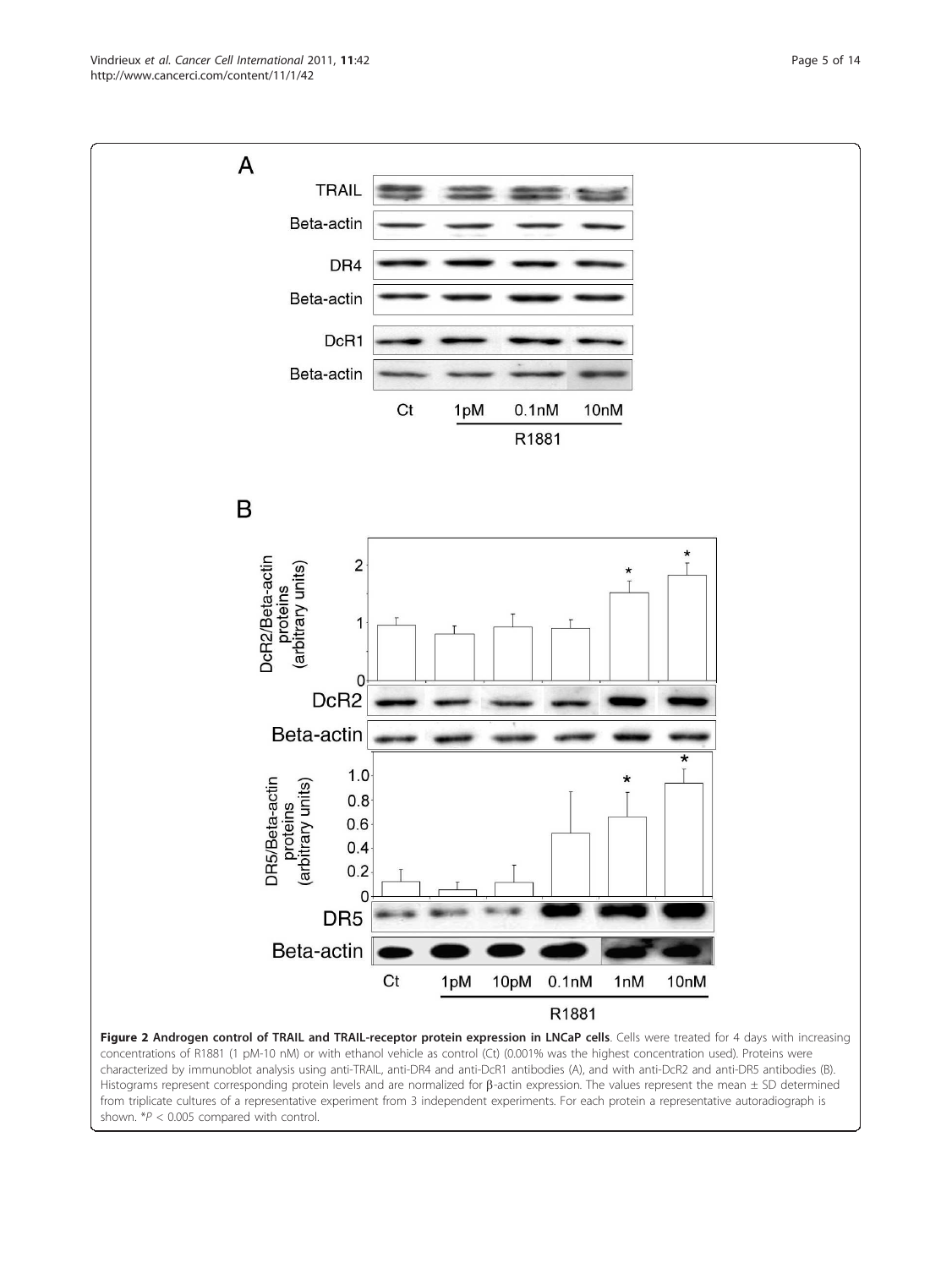<span id="page-6-0"></span>

to remove spots from replicate cell protein extracts. Immunoblot results and histograms represent DcR2 and DR5 levels and were normalized to  $\beta$ -actin expression. The values represent the mean  $\pm$  SD determined from triplicate cultures of a representative experiment from 2 independent experiments. For each protein a representative autoradiograph is shown. \**P* < 0.05 versus the other treatment conditions.

#### **Discussion**

In the pathological prostate, the physiological regulation of apoptosis by TRAIL in relation to death and decoy receptor expression and hormonal concentration is unknown. Our previous results [[28\]](#page-14-0) showed that androgen deprivation associated with an apoptotic process led to a decrease in DcR2 expression in normal adult rat hormone sensitive ventral prostate. The downregulation of DcR2 expression following androgen deprivation was thought to leave androgen sensitive cells vulnerable to the cell death signal induced by TRAIL via its pro-apoptotic receptors.

In the presence of R1881 at 1 pM-10 nM, the growth curve LNCaP cells was characteristically bell-shaped, with a peak at 0.1 nM [\[30,31](#page-14-0)]. TRAIL, DR4 and DcR1 protein expressions were unaffected under these conditions, whereas DR5 and DcR2 protein expression increased over a nanomolar range. No androgen responsive elements have been reported in TRAIL-receptor promoters, but several experimental results suggest the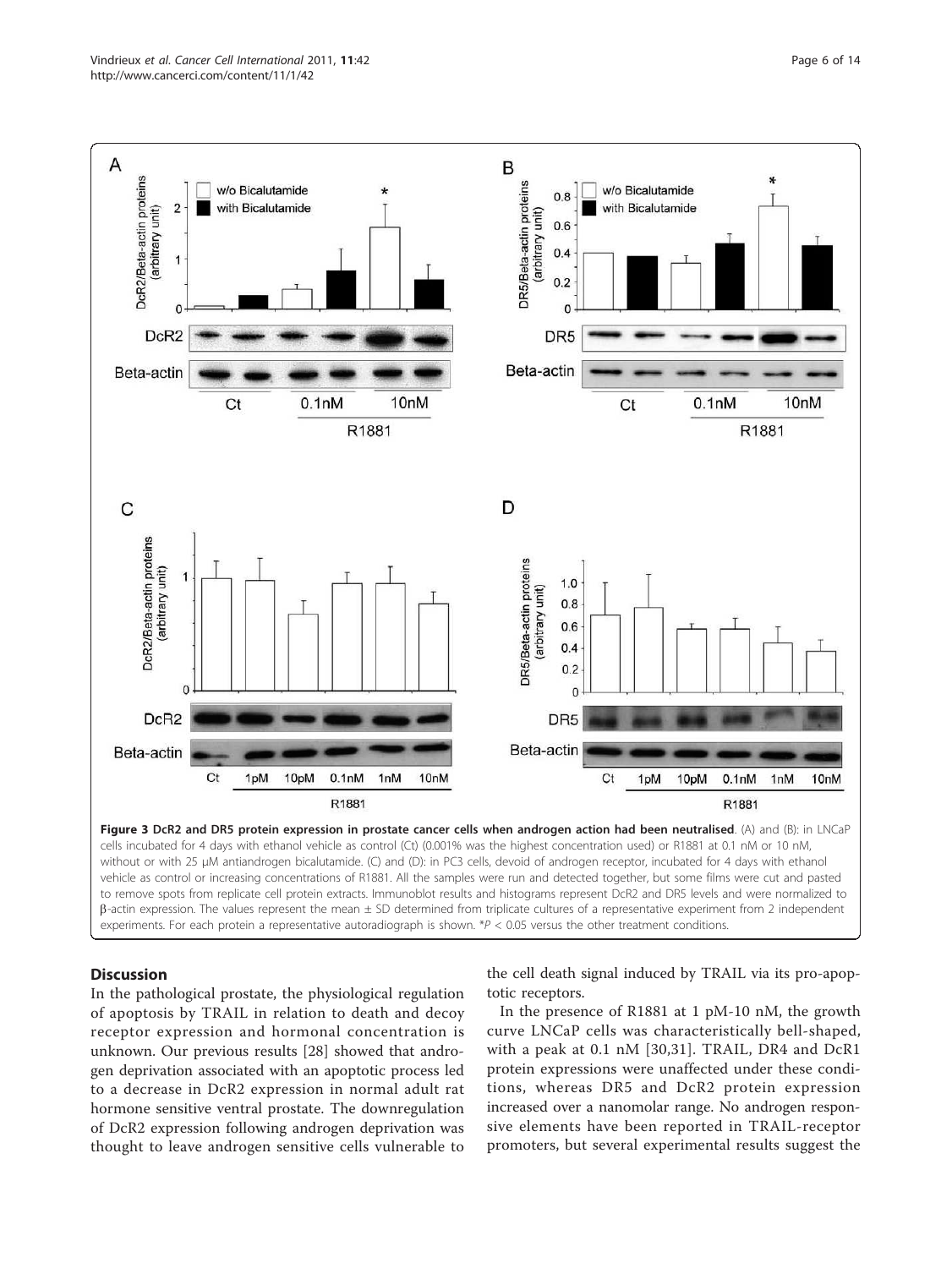<span id="page-7-0"></span>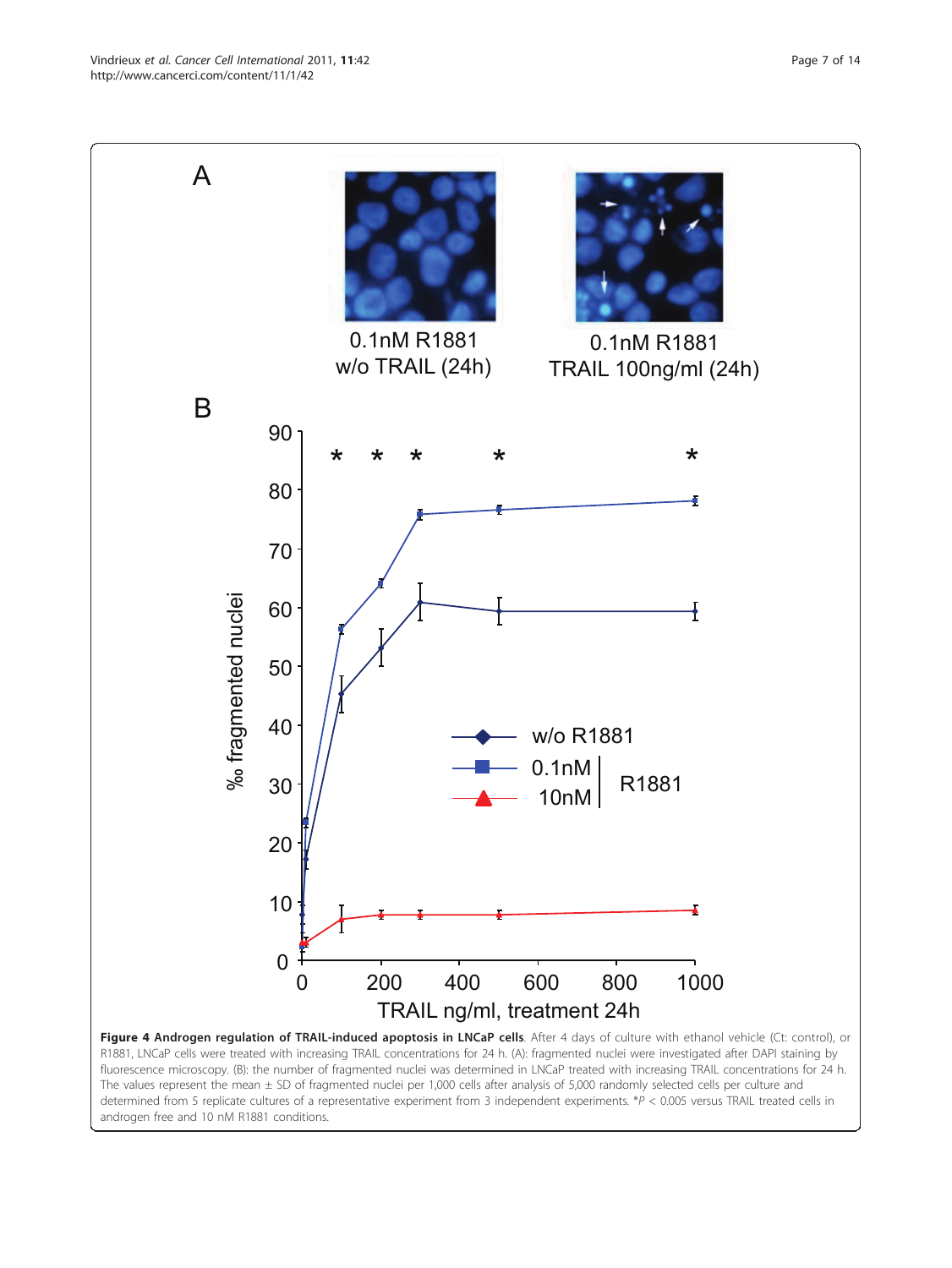<span id="page-8-0"></span>

genomic regulation of DR5 and DcR2 expression by androgens occurs in the same way as their inhibition by the anti-androgen, bicalutamid, and receptor expression remains unmodified in PC3 cells incubated with androgen. However, its regulation by an (as yet unidentified) androgen-dependent transcription factor is possible, and the increased DcR2 protein level in LNCaP cells may be due to its regulation by an (also as yet unidentified) androgen-dependent translational factor.

TRAIL-induced apoptosis of LNCaP cells is maximal at 0.1 nM R1881. Increases in DR5 and DcR2 receptor expression at R1881 concentrations of up to 0.1 nM may be related to the absence of TRAIL induced apoptosis in situations of poor cell proliferation. Silencing of hormone sensitive receptors with siRNA shows that, at 0.1 nM R1881, and when DcR2 protein expression is silenced by the corresponding siRNA, TRAIL-induced apoptosis is increased by a factor of 2 in comparison with the controls. In contrast and as expected, apoptosis could be reduced to half when DR5 is silenced, which may be due to pro-apoptotic receptor DR4 expression not being downregulated. DcR2 is therefore a regulator of TRAIL induced apoptosis in the best hormonal concentration for cell growth. Moreover, preliminary results show that the silencing of the DcR2 receptor results in a partial restoration of TRAIL induced apoptosis in otherwise resistant LNCaP cells cultured in 10 nM R1881. A partial restoration of TRAIL mediated apoptosis in 10 nM androgen may be due to poor cell growth involving an intracellular signalling and trafficking that is much slower than in the favourable growth conditions (0.1 nM) in vitro.

Rokhlin et al. [[32\]](#page-14-0) showed that the expression level of the DR4 and DR5 receptors in LNCaP incubated with fetal calf serum or 100 nM dihydrotestosterone was clearly superior to the control conditions without androgen, whereas the decoy receptor expression level was not given. Although these authors [\[33\]](#page-14-0), like others [\[34](#page-14-0)],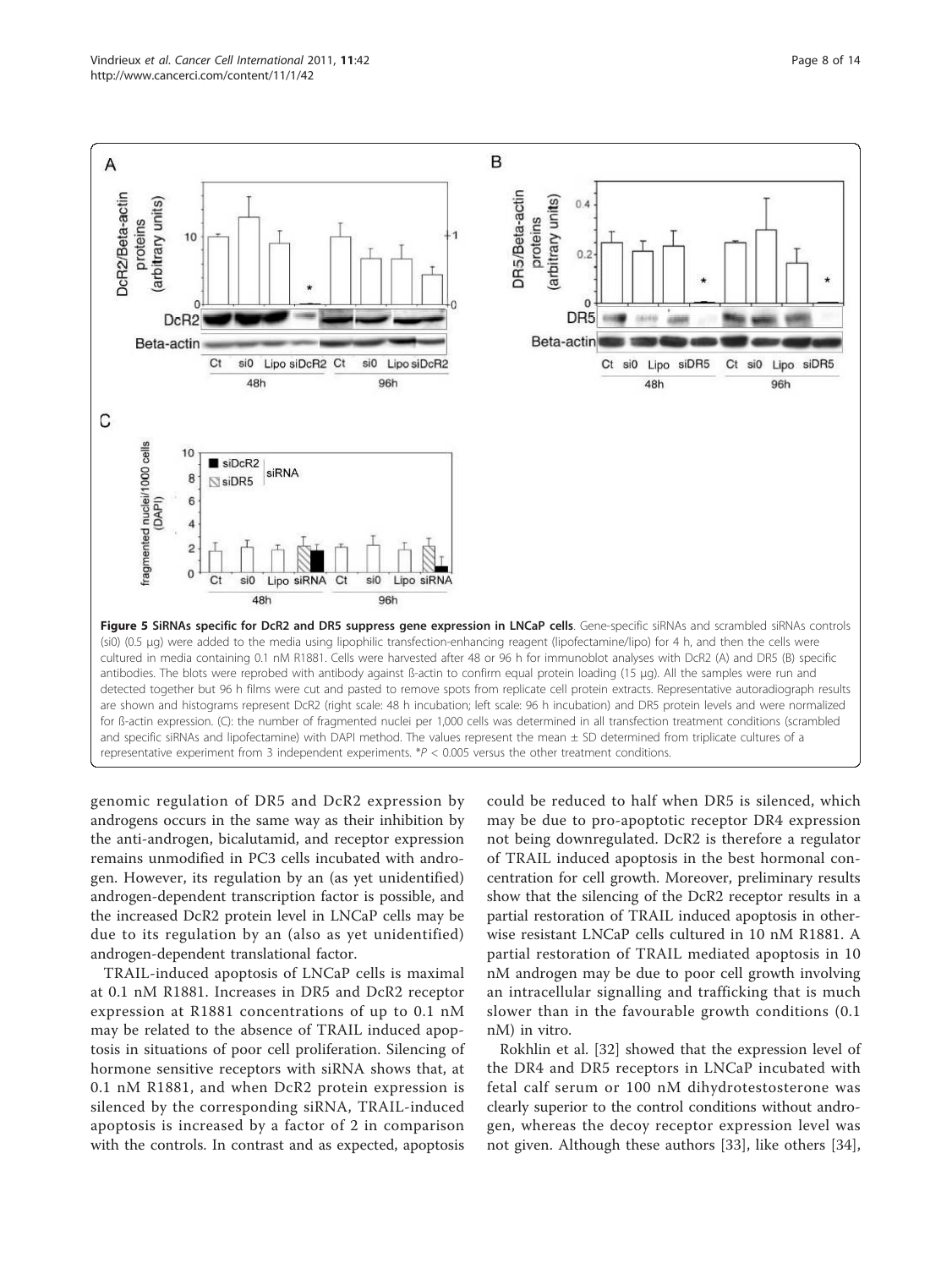<span id="page-9-0"></span>

containing 0.1 nM R1881. LNCaP cells, untransfected (Ct: control) or transfected with scrambled siRNA (si0) or siDcR2 or siDR5 (0.5 μg) for 48 h were treated with TRAIL (100 ng/ml) for 24 h (A). White arrows show fragmented nuclei detected by the DAPI method. Histograms represent the number of fragmented nuclei per 1,000 cells from 5,000 randomly selected cells per culture. The values represent the mean ± SD determined from triplicate cultures of a representative experiment from 3 independent experiments. a, *P* < 0.005, \**P* < 0.005 and \*\**P* < 0.005 versus the other treatment conditions. TRAIL-induced apoptosis, under previous conditions, was controlled by caspase-3 activity assay (B). Histogram values represent the mean ± SD determined from triplicate cultures of a representative experiment from 2 independent experiments performed at 0.1 nM R1881, \**P* < 0.005 versus the other treatment conditions.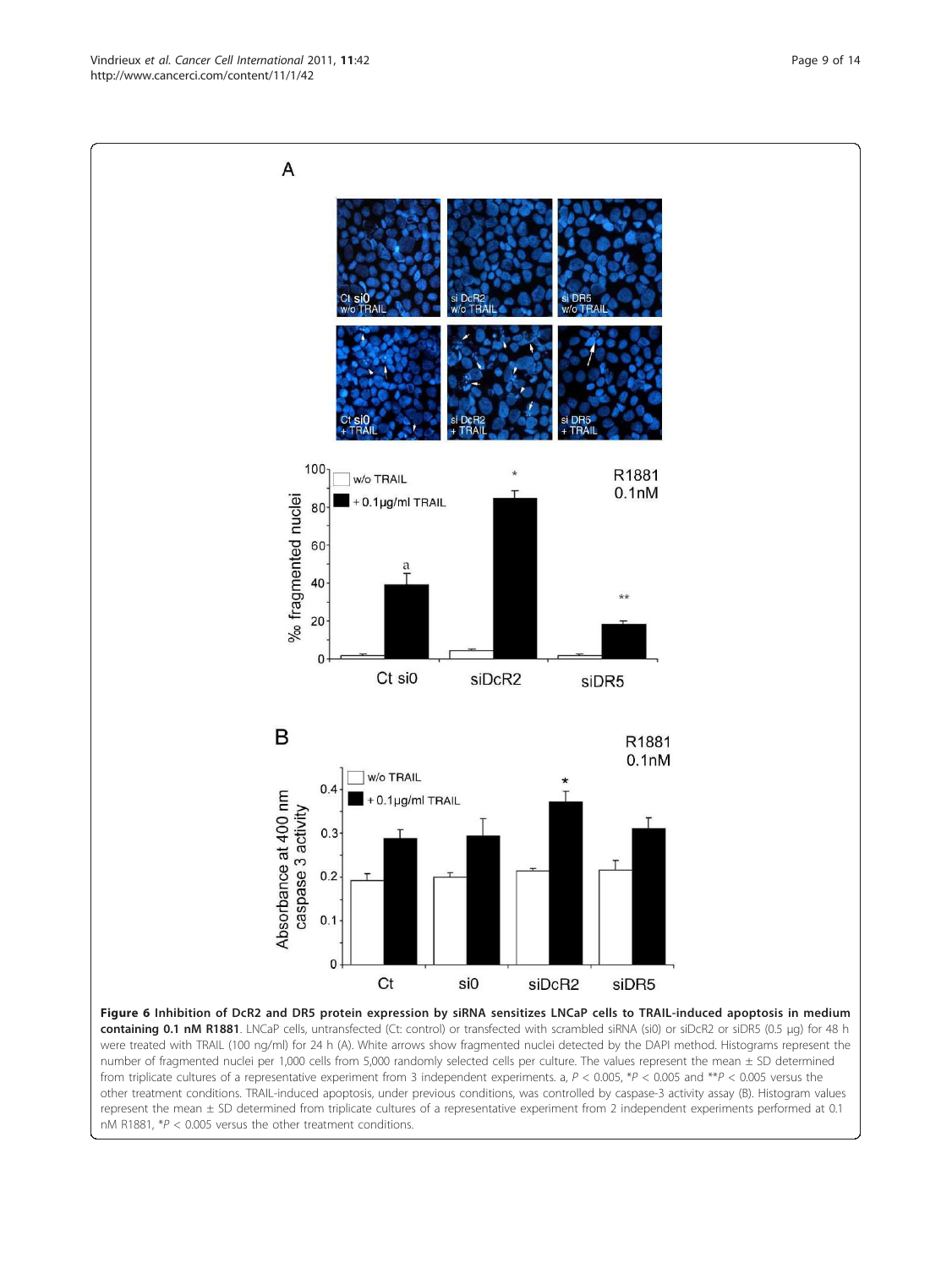found resistance of LNCaP cells to TRAIL-induced apoptosis, interestingly they also showed that FADD and caspase 8 recruitment for TRAIL-DISC formation and cell death induced by the TRAIL ligand were androgenrelated in LNCaP cells [\[32](#page-14-0),[35](#page-14-0)]. These results along with ours support the hypothesis that LNCaP sensitivity to the TRAIL ligand is androgen-regulated, and related to the expression of its receptors (decoy and pro-apoptotic) and DISC formation [[32,35](#page-14-0)]. In contrast, no significant variations for DR4 expression were observed under our conditions with R1881 present under 10 nM, which may be due to differences in experimental conditions (androgen concentration, pH, media composition, temperature, timing of treatment, presence of PI3K/Akt pathway inhibitor, etc.). The relative contribution of each death receptor to apoptosis induction in cells expressing both

receptors remains unknown [\[4](#page-13-0)]. In vitro, comparison of TRAIL-death receptors cell surface expression and TRAIL sensitivity of cancer cell lines did not show any consistent pattern, suggesting that TRAIL sensitivity may be dependent on a permissive environment for preferential signalling via TRAIL-DR4 or DR5 receptors expression controlled by other intracellular mechanisms in resistant cells [\[36,37](#page-14-0)]. Our data indicates that androgens play a role in apoptosis sensitivity in LNCaP cells, and their resistance to TRAIL-induced apoptosis is more closely linked to the upregulation of the decoy receptor DcR2 expression than to downregulation of pro-apoptotic receptors.

Considering the context of the pathological and hormone-sensitive prostate, these results, like others [[38](#page-14-0)], show that the resistance of such tissues to apoptosis is

R1881 10<sub>nM</sub> w/o TRAIL  $\Omega$ Absorbance at 400 nm 0.1µg/ml TRAIL caspase 3 activity  $0.3$  $0.2$  $0.1$  $\Omega$ Ct si0 siDcR2 Figure 7 Inhibition of DcR2 protein expression by siRNA sensitizes LNCaP cells to TRAIL-induced apoptosis, in medium containing 10 nM R1881. LNCaP cells, untransfected (Ct: control) or transfected with scrambled siRNA (si0) or siDcR2 (0.5 μg) for 48 h were treated with TRAIL (100 ng/ml) for 24 h. (A) Histograms represent the number of fragmented nuclei per 1,000 cells from 5,000 randomly selected cells per culture. The values represent the mean ± SD determined from triplicate cultures of a representative experiment from 3 independent experiments. \**P* < 0.005 versus the other treatment conditions. (B) TRAIL-induced apoptosis, under previous conditions, was controlled by caspase-3 activity assay. Histogram values represent the mean  $\pm$  SD determined from triplicate cultures of a representative experiment from 2 independent experiments performed at 10 nM R1881, \**P* < 0.05 with the Fisher post-test versus the other treatment conditions, except the control with TRAIL.

<span id="page-10-0"></span>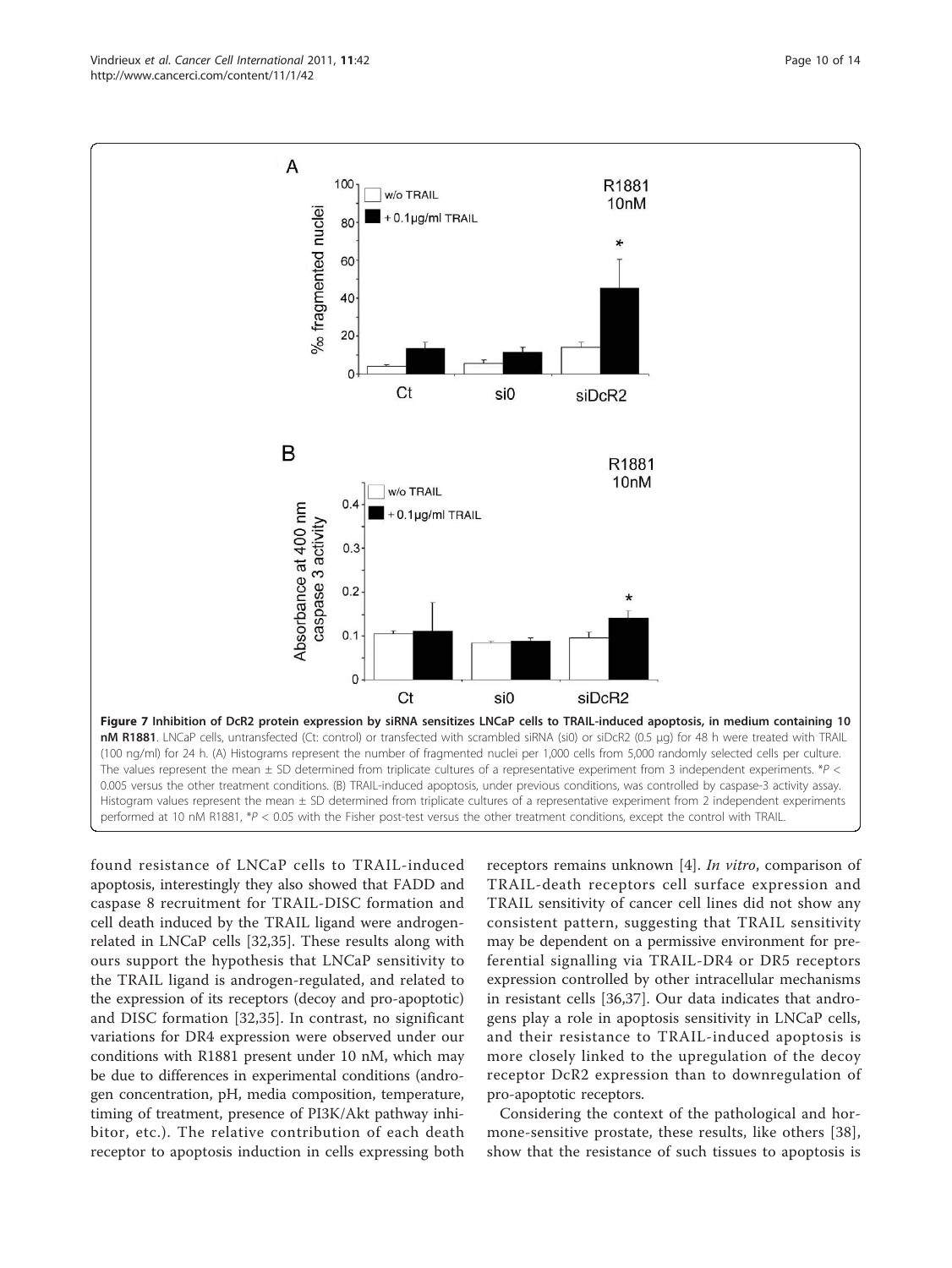probably more closely linked to increased expression of apoptosis inhibitors than decreased expression of proapoptotic proteins. This hypothesis is strengthened by other data showing that the silencing of Bcl2, FLIP or IAPs (XIAP and survivine) by siRNAs sensitizes resistant melanoma cells to TRAIL-induced apoptosis [\[39](#page-14-0)]. In the same way, Sung et al. [[40\]](#page-14-0) reported that celastrol, a triterpene, enhanced TRAIL-induced apoptosis through the downregulation of cell survival proteins and upregulation of death receptors. Hesry et al. [\[41\]](#page-14-0) showed that sensitivity to the TRAIL ligand is related to tumour progression (in LNCaP, DU 145, PC3 cells) and that TRAIL-induced cell death is only linked to the DR5 receptor, moreover they found DcR1 receptor expression to be undetectable, whereas DcR2 was significantly more abundant in tumour cells than non-neoplastic cells, and may thus contribute to the partial resistance to TRAIL found in some prostate tumour cells (e.g. LNCaP and DU 145). Interestingly, another study [\[42](#page-14-0)] reported that the combined treatment of prostate cancer cells (LNCaP and PC3) with TRAIL and chemotherapeutic agents overcame their resistance by triggering caspase activation; in the same way Sanlioglu et al. [\[43](#page-14-0)] indicated that DcR2 siRNA and adenovirus delivery of TRAIL dramatically affected the tumorigenic potential of prostate cancer LNCaP and DU 145 cells.

If androgen withdrawal in prostate cancer treatment decreases anti-apoptotic gene expression as DcR2 in androgen-dependent cells, this could induce apoptosis, resulting in prostate tumour reduction. Over the middle term and following androgen withdrawal [\[44](#page-14-0)], it is conceivable that androgen-independent cancer cells might arise as a subpopulation that has acquired the capacity to upregulate the expression of decoy receptors and per-haps other anti-apoptotic proteins, such as XIAP [[45](#page-14-0)]; in this way they might escape anti-tumour surveillance by immune cells. Under these conditions, upregulation of anti-apoptotic proteins would be independent of androgen deprivation. Furthermore, the identification of drugs or experimental methods (downregulation by siR-NAs) that decrease TRAIL decoy receptor expression for a long time after androgen ablation may prove to be useful therapeutically on their own, or in combination with other approaches (molecular/protein targets, cytotoxic agents, etc.) to induce apoptosis as treatment for prostate cancer and/or for otherwise resistant cancer cells.

#### Conclusions

The differential sensitivity of tumour cells to TRAILinduced apoptosis may be mediated by the modulation of surface TRAIL receptor expression that could be related to the androgen concentration in prostate. Decoy (DcR2) and death (DR5) receptor protein

expression is correlated with hormone concentrations and TRAIL-induced apoptosis in LNCaP cells. Silencing of androgen-sensitive DcR2 protein expression by siRNA leads to a significant increase in TRAIL-mediated apoptosis related to androgen concentration in LNCaP cells. The data support the view that hormone modulation of DcR2 expression is involved in regulating TRAIL-induced apoptosis in the androgen-sensitive prostate carcinoma cell line, LNCaP, and provides preliminary insight into cell death induction in apoptosis resistant hormone-sensitive prostate cancer cells. TRAIL action and DcR2 expression modulation are potential of clinical value for advanced tumour treatment when androgen-deprivation therapy fails, leading to recurrent tumour growth in a hormone-refractory manner.

Furthermore, the identification of drugs or experimental methods that enhance TRAIL-induced apoptosis through the downregulation of TRAIL decoy receptor or cell survival proteins expression may prove themselves to be therapeutically useful, or in combination with other therapeutic approaches to induce apoptosis as treatment for prostate cancer or for otherwise resistant cancer cells.

## Materials and methods

#### Cell Culture

Human prostatic carcinoma cell lines, LNCaP and PC3, were obtained from the American Type Culture Collection (ATCC, Bethesda, MD). Cells were maintained in RPMI 1640 medium (Invitrogen, Cergy-Pontoise, France), supplemented with 7.5% fetal calf serum (FCS; Invitrogen), 2 mM L-Glutamine (Sigma, Isle d'Abeau, France), 20 μg/ml streptomycin, 20 U/ml penicillin (Invitrogen), and 50 U/ml Nystatin (Sigma). LNCaP and PC3 cells were used between passages 50-60 and 18-24, respectively. 17b-hydroxy-17-methyl-estra-4,9,11-trien-3 olone (R1881/testosterone analogue) was purchased from New England Nuclear (Boston, MA) and dissolved in ethanol. Bicalutamide (Casodex, [(2RS)-4'-cyano-3-(4 fluorophenylsulphonyl)-2-hydroxy-2-methyl-3'-trifluoromethyl propioanilide] was a gift from AstraZeneca (Alderly House, Cheshire, England); it was dissolved in 0.2% methanol.

#### Cell numeration, proliferation assay and treatment

LNCaP cells (5  $\times$  10<sup>4</sup>) were plated in triplicate per well in 24-well plates (Corning Incorporated, Corning, NY) in steroid-depleted media containing 2.5% charcoalstripped FCS (HyClone, Logan, UT) for numeration. Cells of each well were counted in duplicate with a Coulter Z1 counter (Beckman Coulter, CA). For  $[{}^{3}H]$ thymidine incorporation, cells were plated in 12-well plates at  $12 \times 10^4$  cells/well and incubated with 0.5 µCi/ ml [3H]-thymidine (Du Pont-New England Nuclear, Les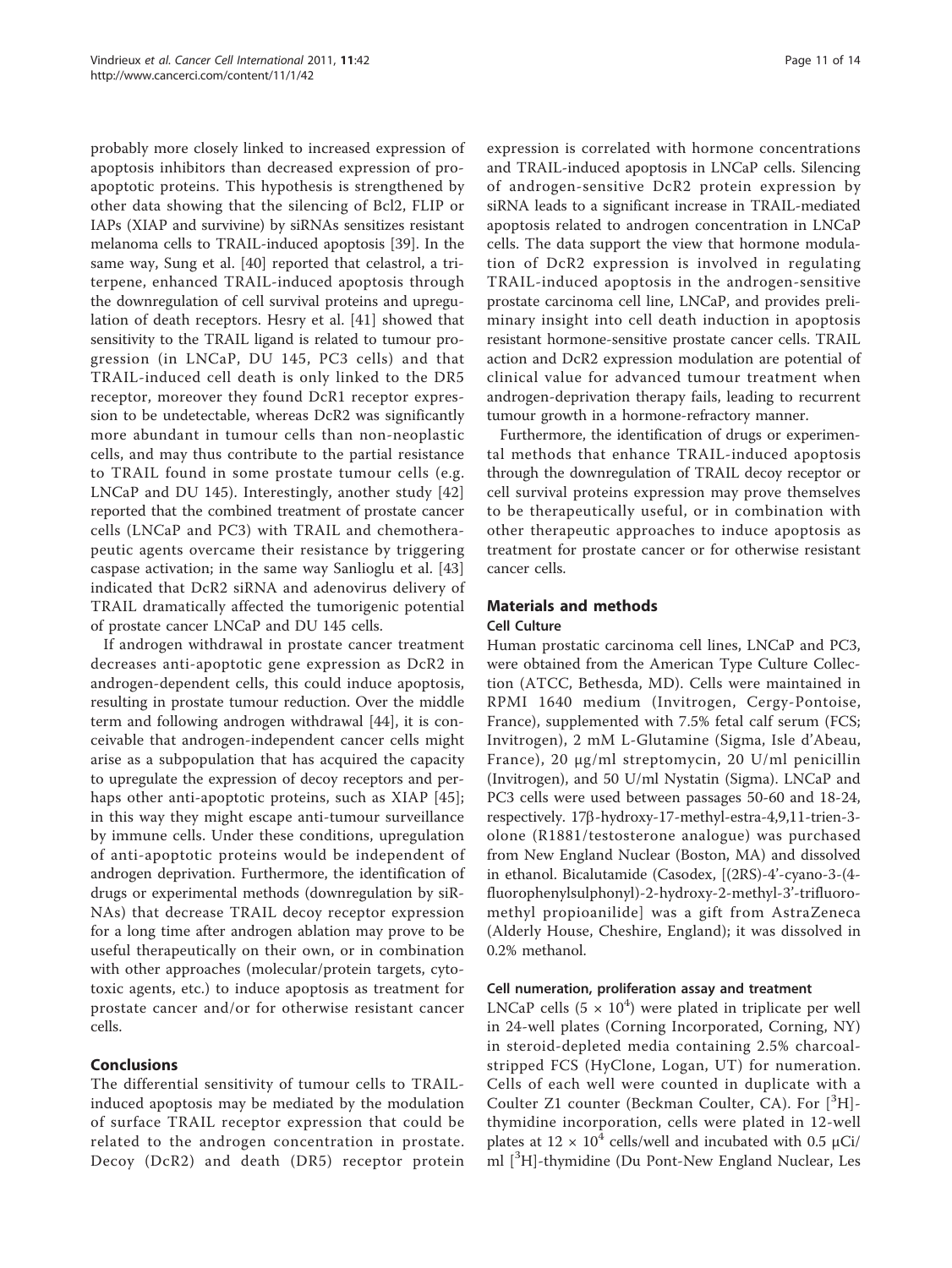Ulis, France) in medium for 4 h before harvesting. Cells were washed twice with ice-cold PBS and DNA precipitated with 5% trichloracetic acid. The DNA precipitate was dissolved in 0.4 ml of 0.25 M NaOH and incorporated  $[{}^{3}H]$ -thymidine was determined by liquid scintillation counting. Sampling at each time-point was in triplicate. For Western-blotting analysis, LNCaP cells were seeded in 10 cm disks (22  $\times$  10<sup>5</sup> cells), with 3 disks per condition. Cells were allowed to attach for 24 h and treated with various concentrations of R1881 on day 0. All the cells, including the control cells, were cultured in the presence of the same ethanol concentration (0.001% being the highest concentration used).

#### Flowcytometric Analysis

Flowcytometry was used to assess the sub-G1 DNA population of cells undergoing apoptosis. LNCaP cells were seeded at 8  $\times$   $10^5$  cells in 6-cm dishes. After 4 days of culture with or without R1881, cells were collected by trypsinization and fixed in 1% paraformaldehyde for 30 min at 4°C, then in 70% ethanol/30% PBS (phosphate buffer saline) for 2 h at -20°C. Fixed cells were washed with PBS, treated with 30 μg/ml Rnase A in PBS for 60 minutes at 37°C, and propidium iodide in PBS (10 μg/ml) was added. For positive controls, LNCaP were incubated with etoposide (Sigma) diluted with 0.03% DMSO (dimethyl sulfoxide; Sigma). Cell cycle profiles and distributions were determined using a BD Facscan flowcytometer (Becton Dickinson Biosciences, San Jose, CA). Cell cycle distribution was analyzed using Modfit LT software (Verity Software House, Topsham, ME).

#### Western-blot analysis

Cell protein extracts were prepared by direct addition of 5 volumes of cold lysis buffer, as previously described [[40](#page-14-0)]. Protein concentration was determined using the Bicinchoninic acid assay reagent (Sigma, Isle d'Abeau, France), with bovine serum albumin as standard. Protein samples (15 μg/well) were resolved by 12% SDS-polyacrylamide gel electrophoresis and electroblotted as described earlier [[46](#page-14-0)]. Nitrocellulose blots were treated and incubated with the following primary antibodies (Santa Cruz Biotechnology, Santa Cruz CA): rabbit polyclonal antibodies raised against human TRAIL or DR4 (1:1,000), goat polyclonal antibodies raised against human DcR1 or DcR2 (1:1,000) and secondary antibodies, horseradish peroxidase (HRP) conjugated goat antirabbit IgG (1:2000) or donkey anti-goat IgG (1:5,000) as previously reported [[28](#page-14-0)]. The primary antibody antihuman DR5, obtained from AnaSpec, Incorporated (San Jose, CA), was used at a dilution of 1:1000. Protein loading was checked by reprobing the blot with a rabbit IgG anti- $\beta$ -actin antibody (1/500) (Sigma). Bound antibodies were detected using the chemiluminescence Western blotting detection kit (Covalab). The Biomax MR films (Eastman Kodak Company, Rochester, NY) were scanned on a Gel doc 2000 apparatus (Biorad, Marnesla-Coquette, France), and quantified with Quantity one Software Biorad.

#### Apoptosis assessment with 4', 6'-diamidino-2 phenylindole staining (DAPI)

LNCaP cells undergoing apoptosis were followed by chromatin condensation, nuclear shrinkage, and formation of apoptotic bodies, as visualized after DAPI staining [[47](#page-14-0)]. Following various specific treatments, the medium was removed and cells fixed in ethanol/acetic acid (3:1, vol/vol) at room temperature for 10 min. Cells were washed with 0.9% NaCl and stained with 0.4 μg/ml DAPI in 0.9% NaCl at room temperature for 30 min and viewed by fluorescence microscopy.

#### si RNA

siRNAs (sense and antisense strands) were purchased from Ambion, Inc. (Austin, TX). The sense strand sequences were the following: DR5, 5'-GGACUAUAG-CACUCACUGGtt-3'; DcR2, 5'-GGGUGUGGAUUA-CACCAUUtt-3'; siRNA control was a non-specific random scrambled sequence. In vitro transfections used lipofectamine reagent (Invitrogen, Cergy-Pontoise, France). Cells were cultured in 12-well plates, 1 ml/well of 2.5% charcoal-stripped FCS medium. They were allowed to attach for 24 h, the culture medium was then removed and replaced with serum-free RPMI (200 μl). Cells were treated with gene-specific siRNAs and control siRNAs (0.5 μg), plus reagent (2 μl), lipofectamine reagent (1 μl) and 50 μl of RPMI for 4 h at  $37^{\circ}$ C with 5%  $CO<sub>2</sub>$  in air. Thereafter, 750 μl of 2.5% charcoalstripped FCS-containing medium were added. Cells were collected or treated 48 h later with TRAIL peptide (PeproTech, Levallois Perret, France). The silencing of targeted proteins was estimated by Western-blot analysis with corresponding antibodies.

#### Colorimetric caspase-3 activity assay

The enzymatic activity of caspase-3 was assayed with a Caspase-3 Colorimetric Assay Kit (Alexis Biochemicals, Switzerland). To measure the activity of caspase-3, cell lysates were prepared after their respective treatments. After incubating 200 μg protein of cell lysate per sample in 100 μl of reaction buffer containing DEVD-pNA substrate (200 μM final concentration) at 37°C for 2 h in the dark, absorption was measured at 405 nm.

#### Statistical analysis

Statistical analysis were carried out by ANOVA and post-hoc Bonferroni/Dunn tests, except in Figure [3](#page-6-0),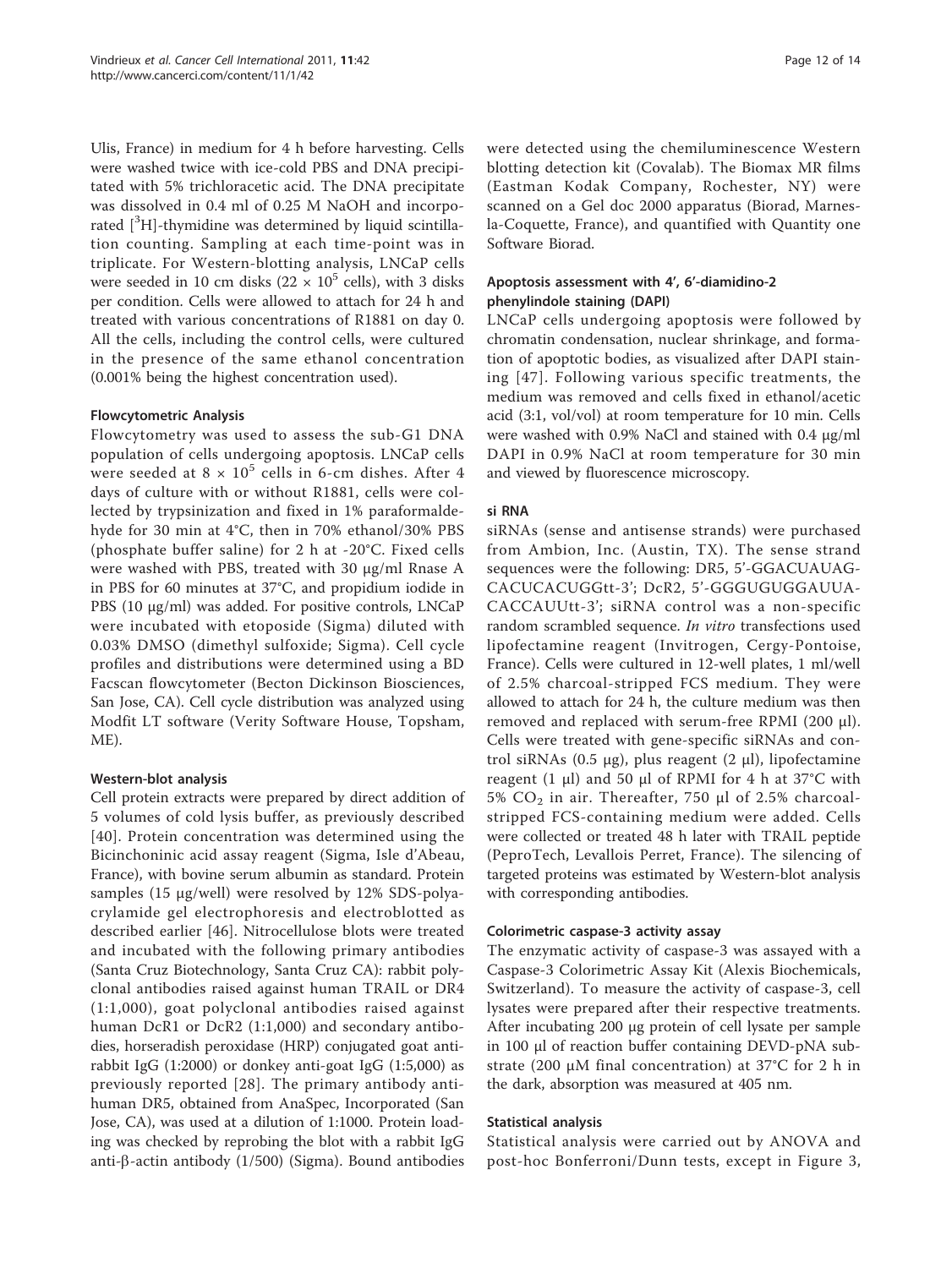<span id="page-13-0"></span>where significant differences were obtained with the Student-Newman-Keuls post-test (StatView Software; SAS Institute Inc., Cary, NC). Differences were taken as statistically significant at  $P < 0.05$ . A representative experiment of each series is presented.

Data are expressed as the mean ± SD. Unless otherwise mentioned in the figure legends, the different analyses were performed 3 times with triplicate cultures, and investigated at least 3 times on cells at different passages. TRAIL-induced apoptosis experiments included 5 samples per treatment condition.

#### Acknowledgements

The authors thank P. Contard and N. Riu-Muzet for their technical assistance. This work has been funded by INSERM

Contract grant sponsor: Association pour la Recherche sur les Tumeurs de la Prostate (ARTP), Fondation pour la Recherche Médicale (FRM) and Association pour la Recherche contre le Cancer (ARC), fellowship to DV.

Contract grant sponsor: Ligue Contre Le Cancer: Comité de l'Ardèche & Comité de la Drôme, to RG.

The authors thank AstraZeneca (Alderly House, Cheshire, England) for their gift of bicalutamide.

The authors thank BioMedES Ltd (Leggat House Inverurie, Aberdeenshire, UK) for their assistance to improve the article.

#### Author details

<sup>1</sup>UMR Inserm U1052/CNRS 5286, Centre Léon Bérard, 28 rue Laënnec, 69373 Lyon Cedex 08, France. <sup>2</sup>NYU Langone Medical Center, Department of Medicine and Pathology, 423 East 23 rd street, New York, NY 10010, USA. <sup>3</sup>Inserm, retired. <sup>4</sup>Unité de nutrition humaine, UMR INRA U1019/Université Clermont 1, Centre de recherche INRA de Clermont-Ferrand/Theix, 63122 St Genès Champanelle, France. <sup>5</sup>U851 Inserm-UCBL-HCL, Tour INSERM CERVI, 21 avenue Tony Garnier, 69365 Lyon, France. <sup>6</sup>Service d'Urologie, Centre Hospitalier Lyon Sud, 165 chemin du grand Revoyet, 69921 Oullins, France. <sup>7</sup>U895 Inserm, Université de Nice-Sophia Antipolis, UFR Medecine, 151 route Saint Antoine de Ginestiere, 06204 Nice, France. <sup>8</sup>SF Biosciences Gerland-Lyon Sud, CNRS UMS3444/Inserm US8, Université Claude Bernard Lyon 1, 50 avenue Tony Garnier, 69366 Lyon, France.

#### Authors' contributions

DV performed cell treatments, Western blot analysis, experiments with siRNA, apoptosis assessment with DAPI, statistical analysis and construction of the figures.

MR carried out the caspase-3 activity assay and helped with cell culture. JC and CD performed cell cultures, numeration, proliferation assay and flowcytometric analyses. SY helped to carry out androgen cell treatment. AR and MD participated in the design of the study and discussed the results. MB participated in the design, in coordinating the study and discussed its findings. RG, as corresponding author, designed the protocol, helped to carry out experiments, helped to analyse the data during the study and wrote the manuscript. All authors read and approved the final manuscript.

#### Competing interests

The authors declare that they have no competing interests.

#### Received: 24 August 2011 Accepted: 2 December 2011 Published: 2 December 2011

#### References

- 1. Jemal A, Siegel R, Ward E, Hao Y, Xu J, Murray T, Thun MJ: Cancer statistics, 2008. *CA: A Cancer J Clin* 2008, 58:71-96.
- 2. Guseva NV, Taghiyev AF, Rokhlin OW, Cohen MB: [Death receptor-induced](http://www.ncbi.nlm.nih.gov/pubmed/14689583?dopt=Abstract) [cell death in prostate cancer.](http://www.ncbi.nlm.nih.gov/pubmed/14689583?dopt=Abstract) *J Cell Biochem* 2004, 91:70-99.
- Zornig M, Hueber AO, Baum W, Evan G: [Apoptosis regulators and their](http://www.ncbi.nlm.nih.gov/pubmed/11591448?dopt=Abstract) [role in tumorigenesis.](http://www.ncbi.nlm.nih.gov/pubmed/11591448?dopt=Abstract) *Biochem Biophys Acta* 2001, 1551:F1-F37.
- 4. Ashkenazi A: [Targeting death and decoy receptors of the tumour](http://www.ncbi.nlm.nih.gov/pubmed/12189384?dopt=Abstract)[necrosis factor superfamily.](http://www.ncbi.nlm.nih.gov/pubmed/12189384?dopt=Abstract) *Nat Rev Cancer* 2002, 2:420-430.
- 5. Wiley SR, Schooley K, Smolak PJ, Din WS, Huang CP, Nicholl JK, Sutherland GR, Smith TD, Rauch C, Smith CA, Goodwin RG: [Identification](http://www.ncbi.nlm.nih.gov/pubmed/8777713?dopt=Abstract) [and characterization of a new member of the TNF family that induces](http://www.ncbi.nlm.nih.gov/pubmed/8777713?dopt=Abstract) [apoptosis.](http://www.ncbi.nlm.nih.gov/pubmed/8777713?dopt=Abstract) *Immunity* 1995, 3:673-682.
- 6. Pitti RM, Masters SA, Ruppert S, Donahue CJ, Moore A, Ashkenazi A: [Induction of apoptosis by Apo-2 ligand, a new member of the tumor](http://www.ncbi.nlm.nih.gov/pubmed/8663110?dopt=Abstract) [necrosis factor cytokine family.](http://www.ncbi.nlm.nih.gov/pubmed/8663110?dopt=Abstract) *J Biol Chem* 1996, 271:12687-12690.
- 7. Ashkenazi A, Dixit VM: [Apoptosis control by death and decoy receptors.](http://www.ncbi.nlm.nih.gov/pubmed/10209153?dopt=Abstract) *Curr Opin Cell Biol* 1999, 11:255-260.
- 8. Zhang X, Jin TG, Yang H, DeWolf WC, Khosravi-Far R, Olumi AF: [Persistent](http://www.ncbi.nlm.nih.gov/pubmed/15466204?dopt=Abstract) [c-FLIP\(L\) expression is necessary and sufficient to maintain resistance to](http://www.ncbi.nlm.nih.gov/pubmed/15466204?dopt=Abstract) [tumor necrosis factor-related apoptosis-inducing ligand-mediated](http://www.ncbi.nlm.nih.gov/pubmed/15466204?dopt=Abstract) [apoptosis in prostate cancer.](http://www.ncbi.nlm.nih.gov/pubmed/15466204?dopt=Abstract) *Cancer Research* 2004, 64:7086-7091.
- 9. Ashkenazi A, Pai RC, Fong S, Leung S, Lawrence DA, Marsters SA, Blackie C, Chang L, McMurtrey AE, Hebert A, DeForge L, Koumenis IL, Lewis D, Harris L, Bussiere J, Koeppen H, Shahrokh Z, Schwall RH: [Safety and](http://www.ncbi.nlm.nih.gov/pubmed/10411544?dopt=Abstract) [antitumor activity of recombinant soluble Apo2 ligand.](http://www.ncbi.nlm.nih.gov/pubmed/10411544?dopt=Abstract) *J Clin Invest* 1999, 104:155-62.
- 10. Walczak H, Miller RE, Ariail K, Gliniak B, Griffith TS, Kubin M, Chin W, Jones J, Woodward A, Le T, Smith C, Smolak P, Goodwin RG, Rauch CT, Schuh JC, Lynch DH: [Tumoricidal activity of tumor necrosis factor-related apoptosis](http://www.ncbi.nlm.nih.gov/pubmed/9930862?dopt=Abstract) [-inducing ligand in vivo.](http://www.ncbi.nlm.nih.gov/pubmed/9930862?dopt=Abstract) *Nat Med* 1999, 5:157-63.
- 11. Schneider P, Thome M, Burns K, Bodmer JL, Hofmann K, Kataoka T, Holler N, Tschopp J: [TRAIL receptors 1 \(DR4\) and 2 \(DR5\) signal FADD-dependent](http://www.ncbi.nlm.nih.gov/pubmed/9430228?dopt=Abstract) [apoptosis and activate NF-](http://www.ncbi.nlm.nih.gov/pubmed/9430228?dopt=Abstract)κB. *Immunity* 1997, 7:831-836.
- 12. Pan G, Ni J, Wei YF, Yu GL, Gentz R, Dixit VM: [An antagonist decoy](http://www.ncbi.nlm.nih.gov/pubmed/9242610?dopt=Abstract) [receptor and a death domain-containing receptor for TRAIL.](http://www.ncbi.nlm.nih.gov/pubmed/9242610?dopt=Abstract) *Science* 1997, 277:815-818.
- 13. Degli-Esposti MA, Smolak PJ, Walczak H, Waugh J, Huang CP, DuBose RF, Goodwin RG, Smith CA: [Cloning and characterization of TRAIL-R3, a novel](http://www.ncbi.nlm.nih.gov/pubmed/9314565?dopt=Abstract) [member of the emerging TRAIL receptor family.](http://www.ncbi.nlm.nih.gov/pubmed/9314565?dopt=Abstract) *J Exp Med* 1997, 186:1165-1170.
- 14. Sheridan JP, Masters SA, Pitti RM, Gurney A, Skubatch M, Baldwin D, Ramakrishnan L, Gray CL, Baker K, Wood WI, Goddard AD, Godowski P, Ashkenazi A: [Control of TRAIL-induced apoptosis by a family of signaling](http://www.ncbi.nlm.nih.gov/pubmed/9242611?dopt=Abstract) [and decoy receptors.](http://www.ncbi.nlm.nih.gov/pubmed/9242611?dopt=Abstract) *Science* 1997, 277:818-821.
- 15. Masters SA, Sheridan JP, Pitti RM, Huang A, Skubatch M, Baldwin D, Yuan J, Gurney A, Goddard AD, Godowski P, Ashkenazi A: [A novel receptor for Apo2L/](http://www.ncbi.nlm.nih.gov/pubmed/9382840?dopt=Abstract) [TRAIL countains a truncated death domain.](http://www.ncbi.nlm.nih.gov/pubmed/9382840?dopt=Abstract) *Curr Biol* 1997, 7:1003-1006.
- 16. Pan G, Ni J, Yu GL, Wei YF, Dixit VM: [TRUNDD: a new member of the](http://www.ncbi.nlm.nih.gov/pubmed/9537512?dopt=Abstract) [TRAIL receptor family that antagonizes TRAIL signaling.](http://www.ncbi.nlm.nih.gov/pubmed/9537512?dopt=Abstract) *FEBS Lett* 1998, 424:41-45.
- 17. Clancy L, Mruk K, Archer K, Woelfel M, Mongkolsapaya J, Screaton G, Lenardo MJ, Chan FK: [Preligand assembly domain-mediated ligand](http://www.ncbi.nlm.nih.gov/pubmed/16319225?dopt=Abstract)[independent association between TRAIL receptor 4 \(TR4\) and TR2](http://www.ncbi.nlm.nih.gov/pubmed/16319225?dopt=Abstract) [regulates TRAIL-induced apoptosis.](http://www.ncbi.nlm.nih.gov/pubmed/16319225?dopt=Abstract) *Proc. Natl. Acad. Sci. USA* 2005, 102:18099-18104.
- 18. Emery JG, McDonnell P, Burke MB, Deen KC, Lyn S, Silverman C, Dul E, Appelbaum ER, Eichman C, DiPrinzio R, Dodds RA, James IE, Rosenberg M, Lee JC, Young PR: [Osteoprotegerin Is a Receptor For the Cytotoxic](http://www.ncbi.nlm.nih.gov/pubmed/9603945?dopt=Abstract) [Ligand TRAIL.](http://www.ncbi.nlm.nih.gov/pubmed/9603945?dopt=Abstract) *J Biol Chem* 1998, 273:14363-14367.
- 19. Riccioni R, Pasquini L, Mariani G, Saulle E, Rossini A, Diverio D, Pelosi E, Vitale A, Chierichini A, Cedrone M, Foa R, Lo Coco F, Peschle C, Testa U: [TRAIL decoy receptors mediate resistance of acute myeloid leukemia](http://www.ncbi.nlm.nih.gov/pubmed/15921376?dopt=Abstract) [cells to TRAIL.](http://www.ncbi.nlm.nih.gov/pubmed/15921376?dopt=Abstract) *Haematologica* 2005, 90:612-624.
- 20. Taplin ME, Ho SM: [The endocrinology of prostate cancer.](http://www.ncbi.nlm.nih.gov/pubmed/11502765?dopt=Abstract) *J Clin Endocr Metab* 2001, 86:3467-3477.
- 21. Isaacs JT, Lundmo PI, Berges R, Martikainen P, Kyprianou N, English HF: [Androgen regulation of programmed death of normal and malignant](http://www.ncbi.nlm.nih.gov/pubmed/1293127?dopt=Abstract) [prostatic cells.](http://www.ncbi.nlm.nih.gov/pubmed/1293127?dopt=Abstract) *J Androl* 1992, 13:457-464.
- 22. Westin P, Stattin P, Damber JE, Bergh A: [Castration therapy rapidly](http://www.ncbi.nlm.nih.gov/pubmed/7778676?dopt=Abstract) [induces apoptosis in a minority and decreases cell proliferation in a](http://www.ncbi.nlm.nih.gov/pubmed/7778676?dopt=Abstract) [majority of human prostatic tumors.](http://www.ncbi.nlm.nih.gov/pubmed/7778676?dopt=Abstract) *Am J Pathol* 1995, 146:1368-1375.
- 23. Banerjee PP, Banerjee S, Tilly KI, Tilly JL, Brown TR, Zirkin BR: [Lobe-specific](http://www.ncbi.nlm.nih.gov/pubmed/7664656?dopt=Abstract) [apoptotic cell death in rat prostate after androgen ablation by](http://www.ncbi.nlm.nih.gov/pubmed/7664656?dopt=Abstract) [castration.](http://www.ncbi.nlm.nih.gov/pubmed/7664656?dopt=Abstract) *Endocrinology* 1995, 136:4368-4376.
- 24. Omezzine A, Mauduit C, Tabone E, Nabli N, Bouslama A, Benahmed M: [Caspase-3 and -6 expression and activation are targeted by hormone](http://www.ncbi.nlm.nih.gov/pubmed/12724284?dopt=Abstract)